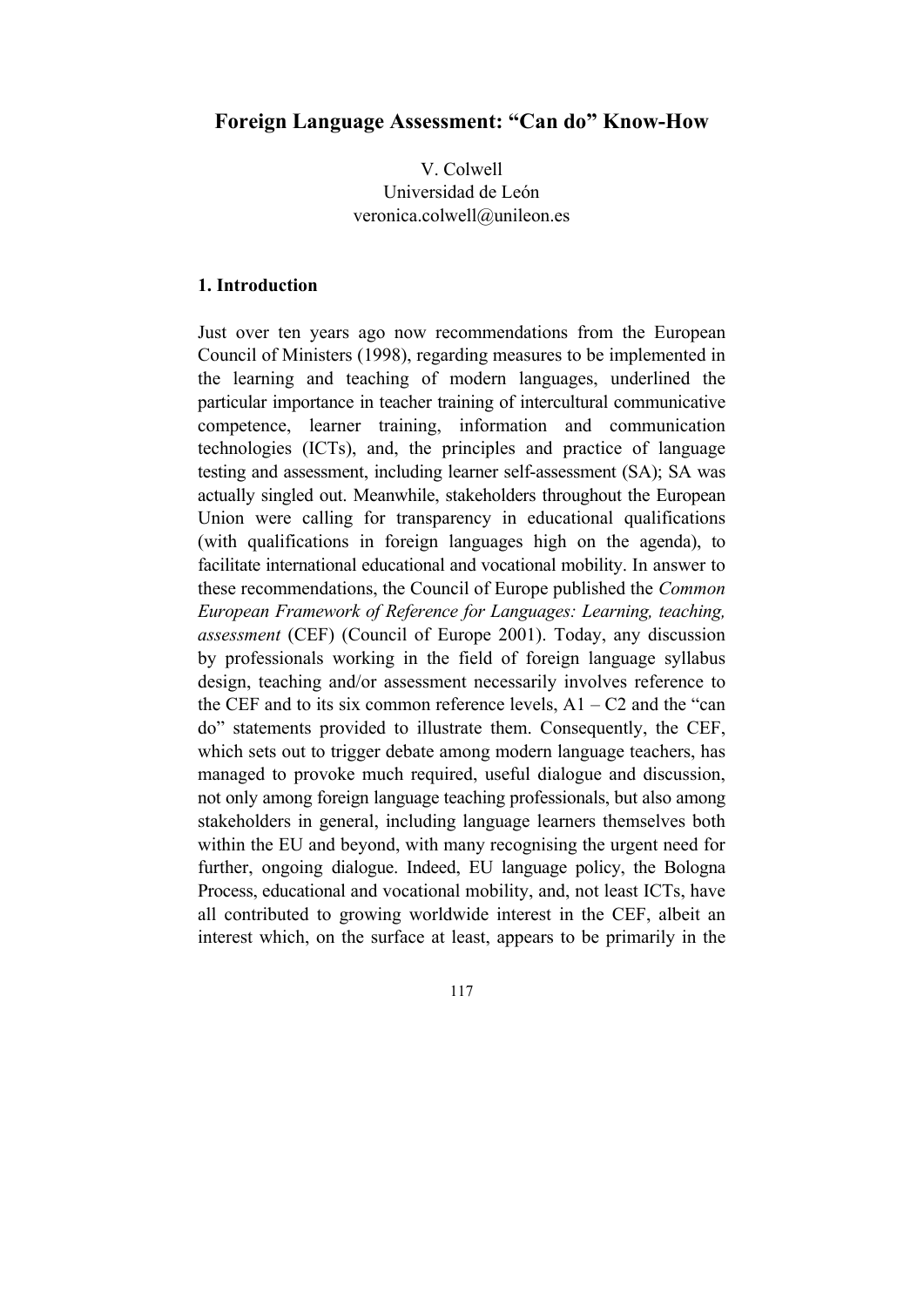question of assessment, above all proficiency and mastery assessment. The CEF scales relate to language proficiency assessment, described as reflecting *the continuum of real world ability* (CEF 2001: 184). However, the CEF provides not only rating grids for examiners, but also a SA grid for learners (CEF 2001: 26-27), which focuses on communicative activities, and suggests *that at least adult learners* are *capable of making such qualitative judgements about their competence*, (CEF 2001: 192). This paper is concerned with the development of SA processes in the foreign language class at third level geared towards optimising learner engagement in language learning and the development of intercultural communicative competence via consciousness-raising and language awareness-raising activities and tasks.

 Since the publication of the CEF, ongoing development has produced various validated models of another, closely related, document, The European Language Portfolio (ELP), wherein the language learner can record and reflect on her/his language learning and cultural experiences. Indeed, the SA grid, which first appeared in the CEF (2001: 26-27), is a fundamental component of the ELP. The distinguishing hallmark of the ELP is that it is a learner's personal document, as it is concerned with providing individual learners with the opportunity to illustrate, as they see fit, and to explain, both what they know they know, and, what they know they can do. However, the ELP is also designed for the promotion and development of learnercentred language teaching. At this juncture it is important to note that, unlike the CEF, the ELP explicitly calls on language teachers to create conditions whereby learners are involved in setting and sequencing aims and objectives, selecting materials and resources, experimenting with ways and means, and, assessing learning processes and outcomes. Hence, the ELP, designed to facilitate SA and to promote plurilingualism, is explicitly calling on language teachers to promote and develop learner autonomy as this goes a long way towards ensuring that lifelong learning is possible and, hopefully, sustained.

 Like the CEF levels to which it is directly linked, SA is a subject of keen debate and research among an ever-growing number of language teaching professionals many of whom are anxious to discover more about the possible advantages the development of SA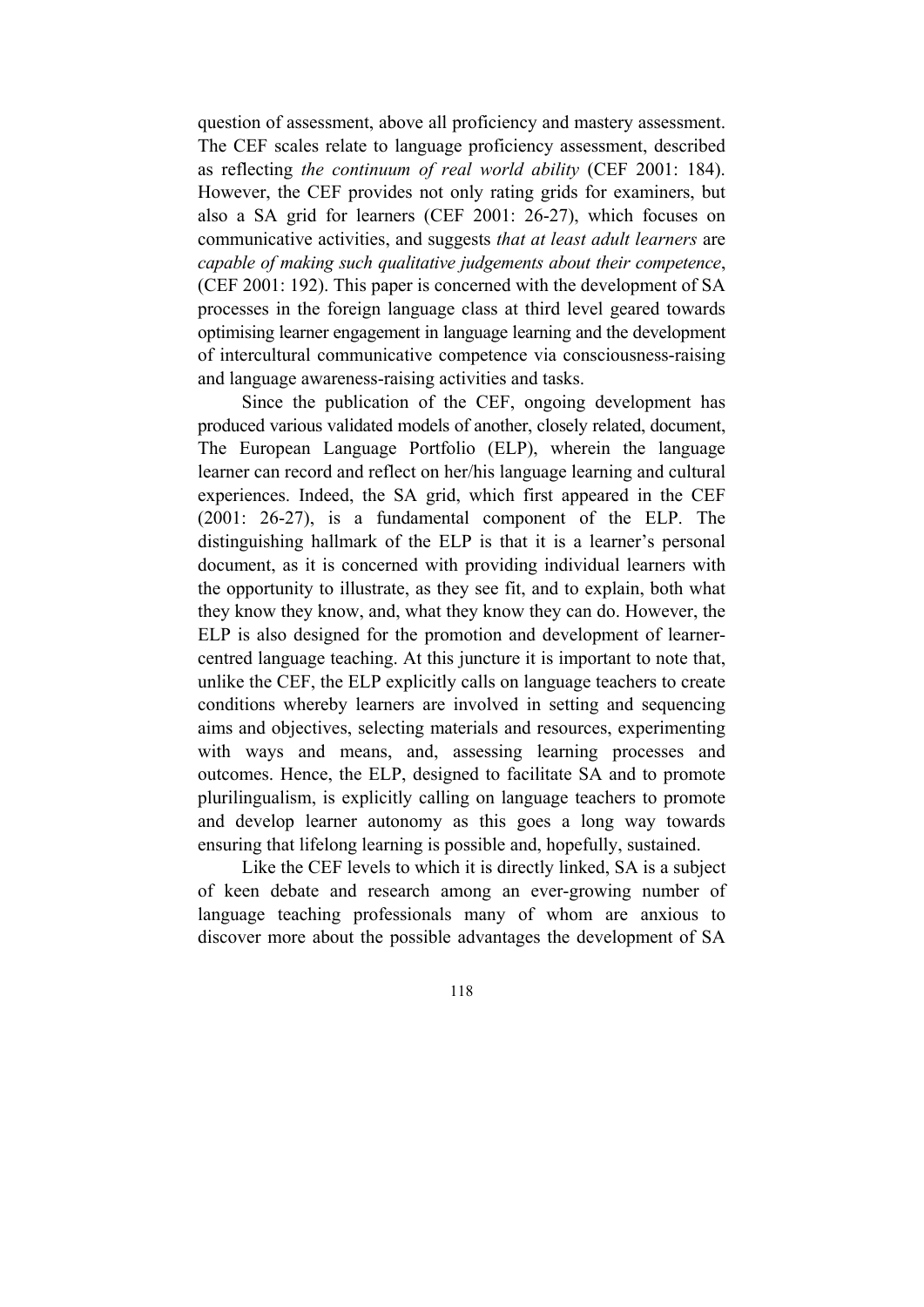represents. Unfortunately, both the CEF levels and the term SA are often misinterpreted and misconstrued, which is why it is important to bear in mind that, depending on the learner profiles and the learning context, both the CEF levels and the development of SA will have very different relevance and applications. Likewise, the uses and usefulness of the ELP will be very much context related. In tertiary education, two parts of the ELP, the passport and the dossier, are often perceived independently as meaningful, and consequently attractive to stakeholders, when, in fact, as parts of the ELP they represent illustrative complements to the language biography on which they should rely. It is the language biography, in which learners can document reflections on their learning processes and progress, that is central to the ELP and the part that makes the ELP a learner's document. While engaged in their learning tasks and the process of language learning, learners who have developed SA strategies and skills can reflect on what they are doing, to what end and how well they are progressing, in a collaborative learning environment. The rationale for the ELP is to enable learners to reach a stage where they can openly discuss, with others, in and outside the class, the learning and cultural experiences that they have reflected upon and documented. The language biography is the part of the ELP that supports the development of skills in SA and peer assessment as it is this part of the ELP which *facilitates the learner's involvement in planning, reflecting upon and assessing his or her learning process and progress* (Council of Europe 2002).

 The development of a lifelong learning potential, particularly in the case of language learning, is highly recommendable, crucial even. To this end, the ELP has two basic functions: i) a reporting function primarily met by the passport and the dossier sections, and, ii) a pedagogic function. In the passport section of the ELP the learner provides: i) a profile of language skills by means of the user-oriented, SA grid<sup>1</sup>; ii) a record of certificates and diplomas; iii) a summary of language learning and intercultural experiences. The passport section

 $\overline{\phantom{a}}$ <sup>1</sup> This is basically the same SA grid as the original one in the CEF (2001: 26-27).

<sup>119</sup>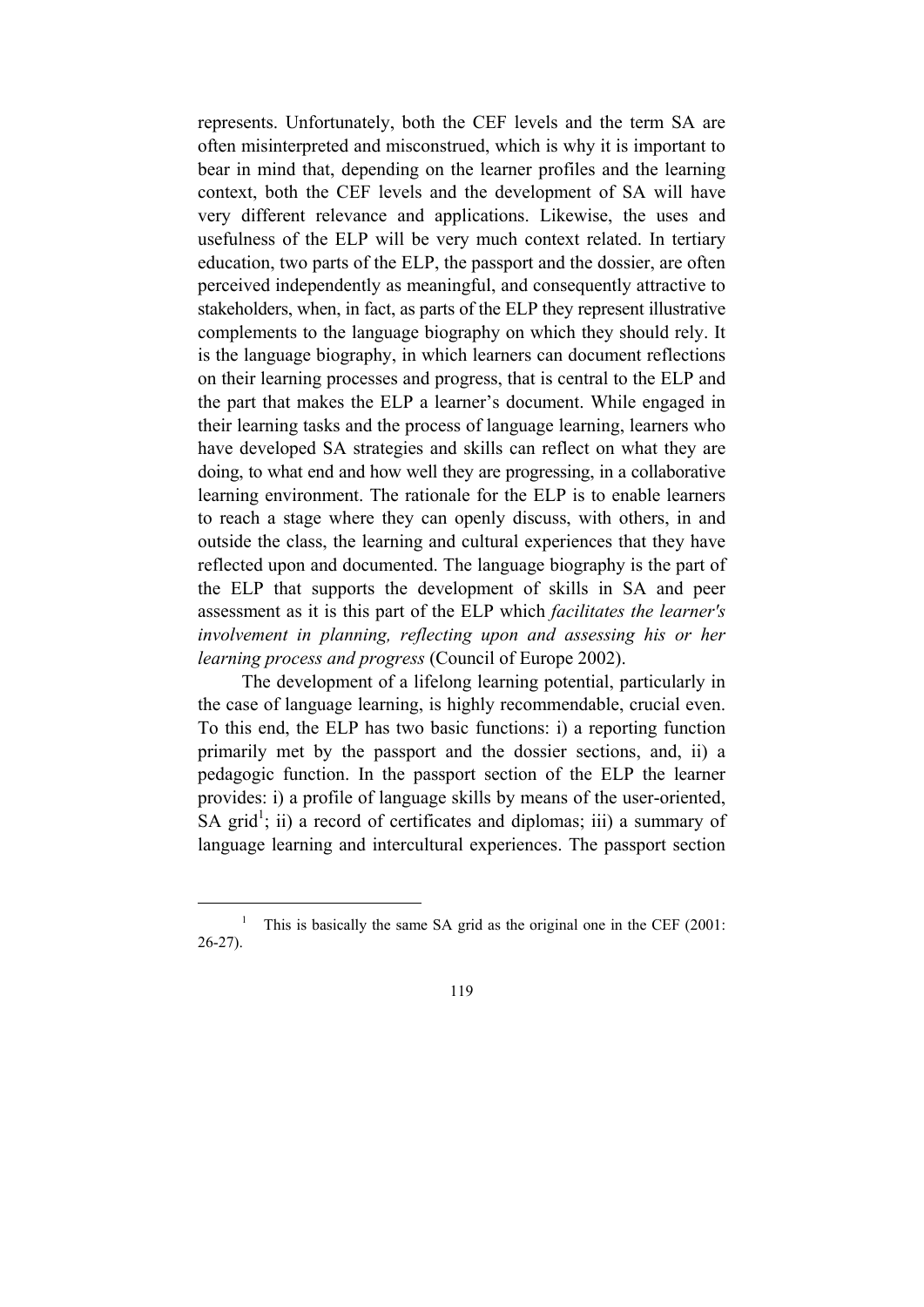is now also used as part of "Europass", a European Commission initiative established to promote a single transparency framework for qualifications and competences. The dossier section, just like an artist's portfolio, is compiled of whatever the learner selects to include as illustrative examples of what has been documented in the passport and the biography.

 The pedagogic function of the ELP is met primarily by the biography section which is designed to encourage all concerned in modern language teaching and learning to reflect on aims, objectives, approaches, resources, strategies and progress. While the action-research reported upon in this paper is not directly related to the use of the ELP in the foreign language class, it is with this pedagogic function that this paper is primarily concerned. Indeed, it is this function which corresponds to the two main aims in the CEF (2001: xi), which in the first place sets out to encourage foreign language teaching professionals to reflect upon and discuss all aspects of the development of communicative competence and facilitate, thereby, the possibility of transparent exchange of learning, teaching and assessment purposes and practices.

#### **2. Self-assessment and the development of lifelong learning**

While there is much ignorance and consequent scepticism regarding what SA means in practice, informed teachers are in a position to clarify any misunderstandings. In the first place, SA is not about filling in an end-of-year questionnaire about aspects of the course. Nor does SA imply that the learner is the sole assessor of their progress, any more than peer assessment implies less work for the teacher. When SA is incorporated into classroom learning, students as well as teachers acknowledge assessment as a mutual responsibility (Oskarsson 1989). Assessment is no longer the sole responsibility of the teacher.

 SA, in the context of this study is interpreted as a form of formative, and continuous, portfolio assessment that involves the learner, the learner's peers and the teacher. As the learners set out on their learning path, they collaborate in the creation their own road map,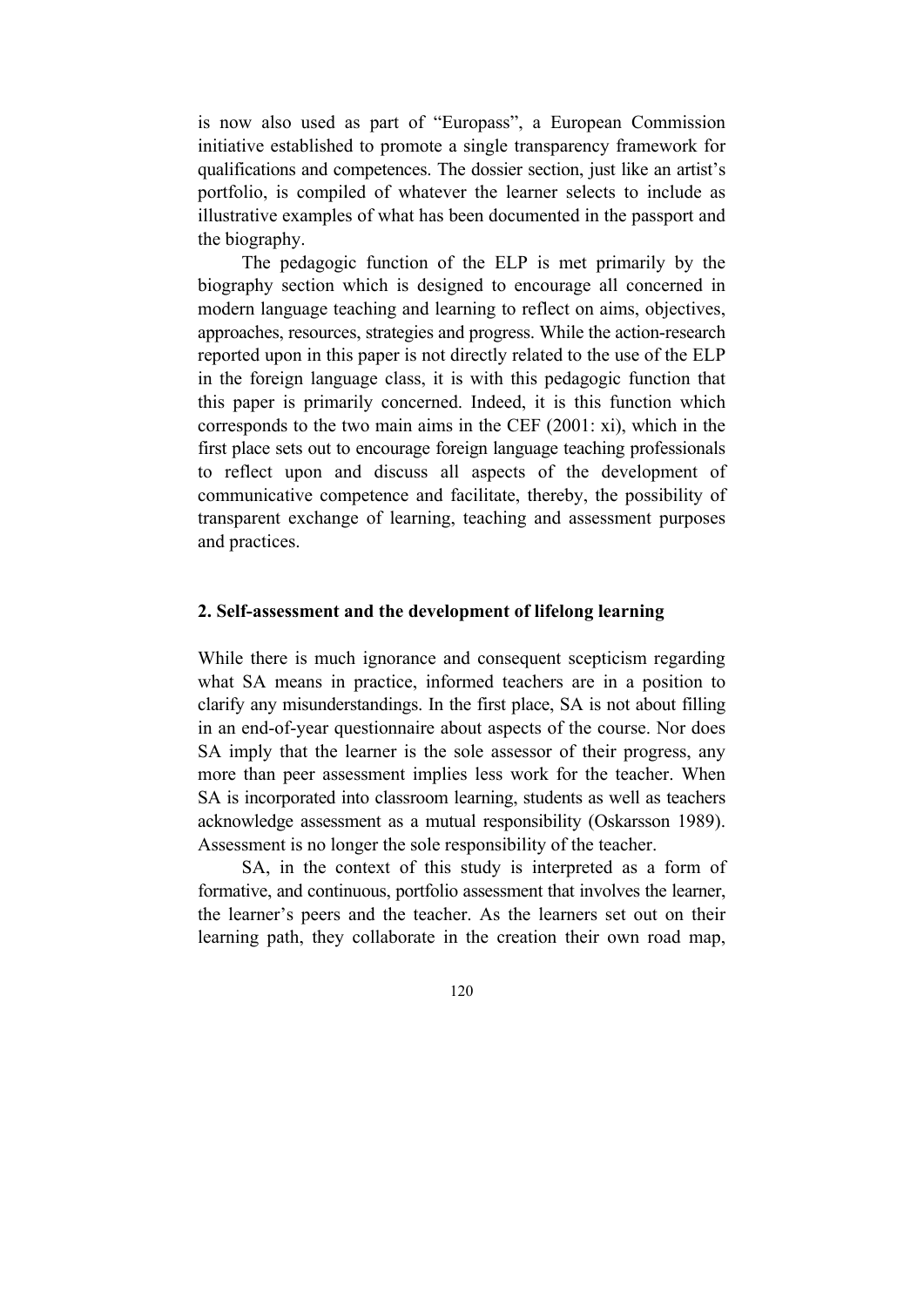and, just as the long-distance cyclist or the travel writer might do, they reflect upon the important aspects of their journey, what each stage along the way will involve, what resources need to be prioritised, signposting every step, documenting everything and anything that matters, taking snapshots, videos, recordings, and, keeping written accounts. Whenever the need arises, they can call on help, expert or otherwise; they know where to call, and the teacher as expert is also there to provide necessary support.

 The integration of SA procedures in the foreign language class implies a gradual increase in learner involvement in the learning process. Learners learn gradually how to take control of their own learning, to identify their needs, set objectives, select tasks, negotiate, co-operate, reflect, and evaluate. The aim is that learners develop the knowledge and skills necessary to manage their own language learning effectively and efficiently. Quality management leads to successful learning and becomes a positive motivating factor. The development of the learner's ability to be an effective and an efficient, independent learner forms part of the development and promotion of learner autonomy in the classroom. Learner autonomy, however, is not easily achieved and not all learners will necessarily be interested in meeting the challenge. *We should not be surprised if some learners are resistant to autonomy; for autonomy implies a continuous challenge to our certainties, and that can be very unsettling* (Little 1990: 12). Of course, there are a number of practical implications involved in the development of learner autonomy in the case of foreign language learning in formal settings and it is important that [...] *there is no question of wishing to force the learner to assume responsibility for his learning at all costs*; [...] what must be developed is the learner's ability to assume this *responsibility* (Holec 1981: 34).

 Yet, the question remains, as to what benefits SA affords those involved in foreign language learning, teaching and assessment in the undergraduate class. The development of these skills, which is ideally suited to undergraduate foreign language classes at intermediate level and beyond, not only enhances the foreign language learners' ability to be in greater control of their learning but is also extremely relevant where their capacity for self-motivation and the development of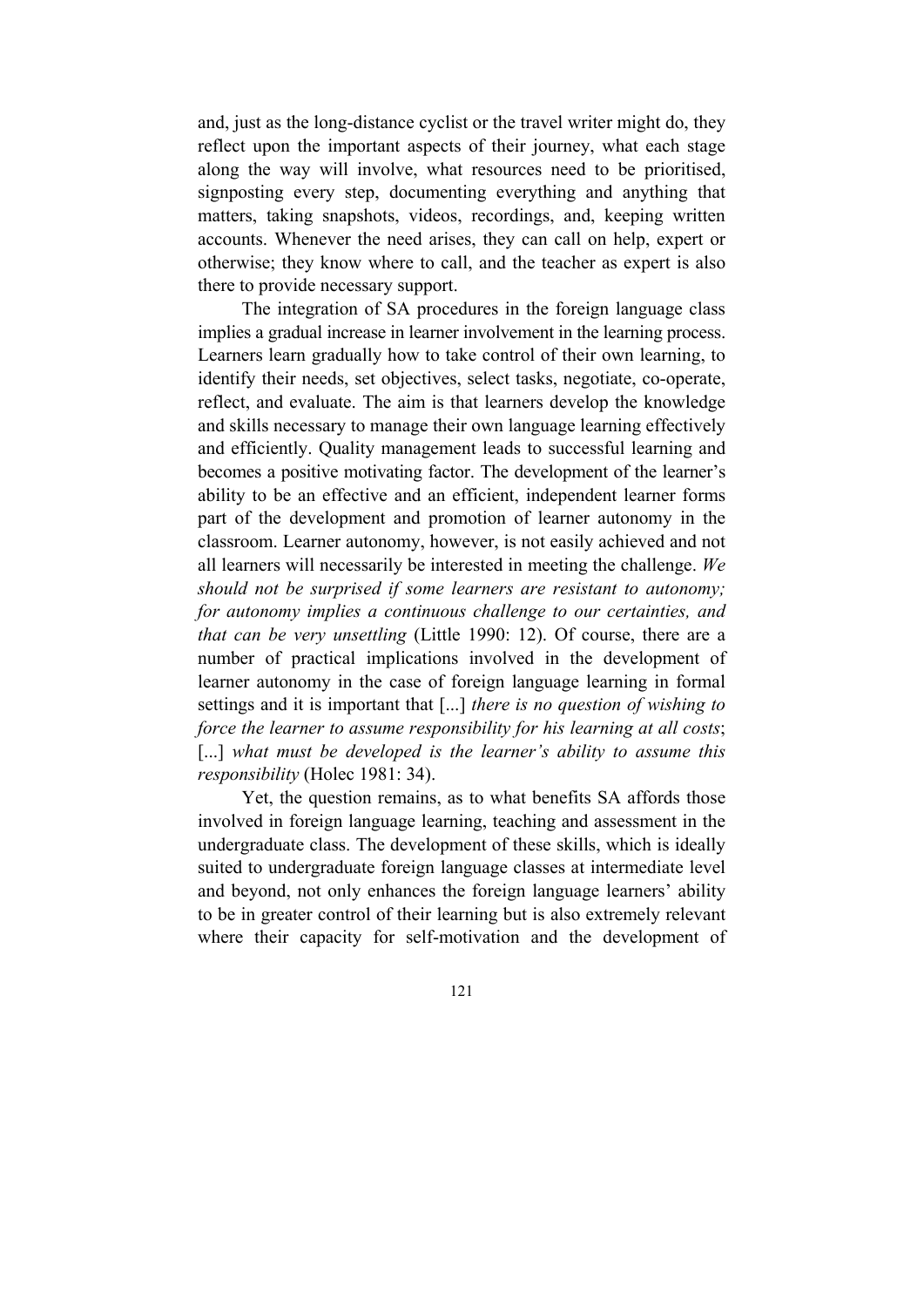lifelong learning skills are concerned. The benefits include: an increase in learner motivation, and the enhancement and development of learning and learning skills. In addition, SA actually *expands the range of assessment criteria to include areas in which learners have special competence, such as the evaluation of their own needs and affective dimensions of the learning process* (Benson 2001: 155).

 Nevertheless, as any informed teacher will know, there is a need for a great deal more classroom research into good practices on how best to develop SA skills. Indeed, the development of these skills requires a great deal of planning on the part of the teacher whose job it is to ensure that the learners' communicative competence develops and progresses effectively and efficiently. However, in foreign language courses involving young adults who need to develop their communicative competence to a B2 level and beyond, the development of SA skills is a worthwhile endeavour. SA, including portfolio development, can contribute to informing the learner throughout the learning process about what they can and cannot do, how well they are progressing, how effective or otherwise their learning strategies may be. In this sense, SA requires learners to involve others, including experts, in the assessment of their learning. This means that at the end of the day there are no big disappointments, as learners are in a relatively good position to say just how well they are doing, often becoming their own best judges. SA is not a replacement for examinations; rather it supports effective examination preparation. This is particularly important when students are required to take inhouse and/or external examinations. Such teaching approaches ensure that the learners are well informed with regards to the test purpose, content and requirements, that they have adequate examination practice and that they can make informed judgements about their proficiency levels, including partial and emerging competences.

 Peer assessment, including, peer review, correction and feedback, can act as a vital support to the development of SA practices in language learning. In classes where SA is promoted the likelihood is that peer assessment will have an equally important role to play. In my experience, collaborative assessment amongst learners can be most beneficial. Collaborative peer assessment produces valuable debate and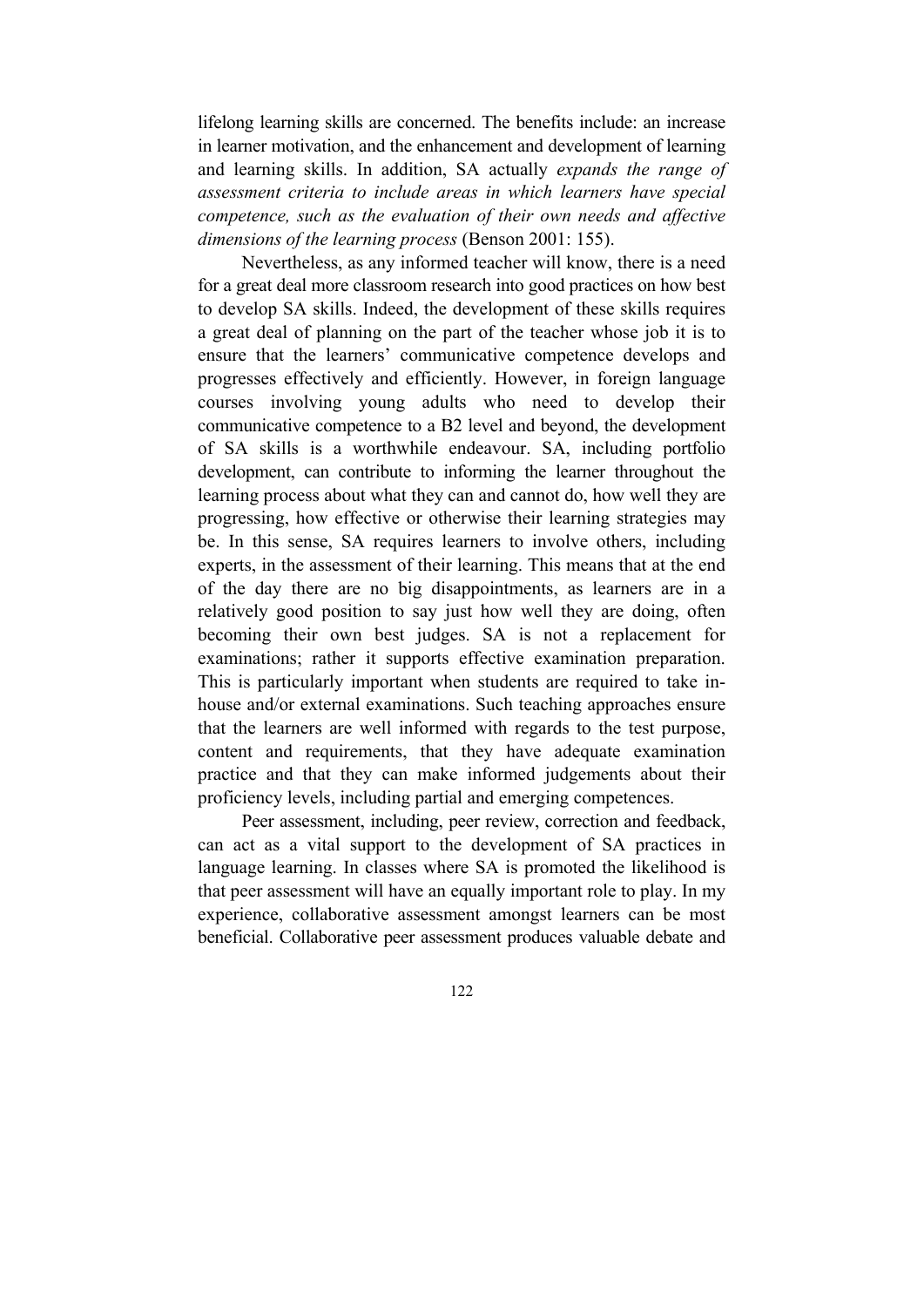discussion and adds a highly meaningful dimension to SA, especially in the case of adult monolingual FL groups.

 While it is hard to keep abreast of the very rapid changes we are subject to in our professional lives, to do so successfully, without drowning in the process, I am convinced that we FL teachers, both individually and collectively need to adopt the position of co-learner with our students as well as with our peers. It goes without saying that the foreign language teacher's job is to teach the language, however, how best to do so depends upon how much we know about our learners' learning processes. Today effective foreign language teaching seeks to involve learners in constant and consistent interaction with their learning processes and progress. This implies an extension of the teacher's role to that of co-learner in the teaching–learning process. Effective teaching is now rooted in the promotion of experiential learning where learning takes place by means of exploration, interpretation, interaction, communication, evaluation and reflection. While attending to language learning activities, the language teacher should seek to raise learner awareness of learning strategies and provide learners with systematic practice in self-monitoring of their strategy use. Just like language learning, this involves a cyclical process whereby learners identify what they need to reconsider and revise as well as where they can develop and extend not only their language skills and strategies but also their learning skills and strategies, and, inevitably, they learn a lot more besides.

 The ELP, of course, encourages teachers and learners to embark upon this chartering of learning paths and to put learners in the driving seat. However, while the ELP represents an extremely useful tool, one with which I have slowly, but surely, come to grips, it is a tool that has a useful role to play when there is the possibility for continued and extensive development. Indeed, no one teacher can hope to successfully introduce the ELP to learners unless they receive institution-wide support. This means that only through cooperation among like-minded teachers will portfolio development be feasible. In fact, the rationale for including mention of international projects reported upon in the following section is to highlight the importance of developing the teacher's philosophy and pedagogy towards promoting SA in the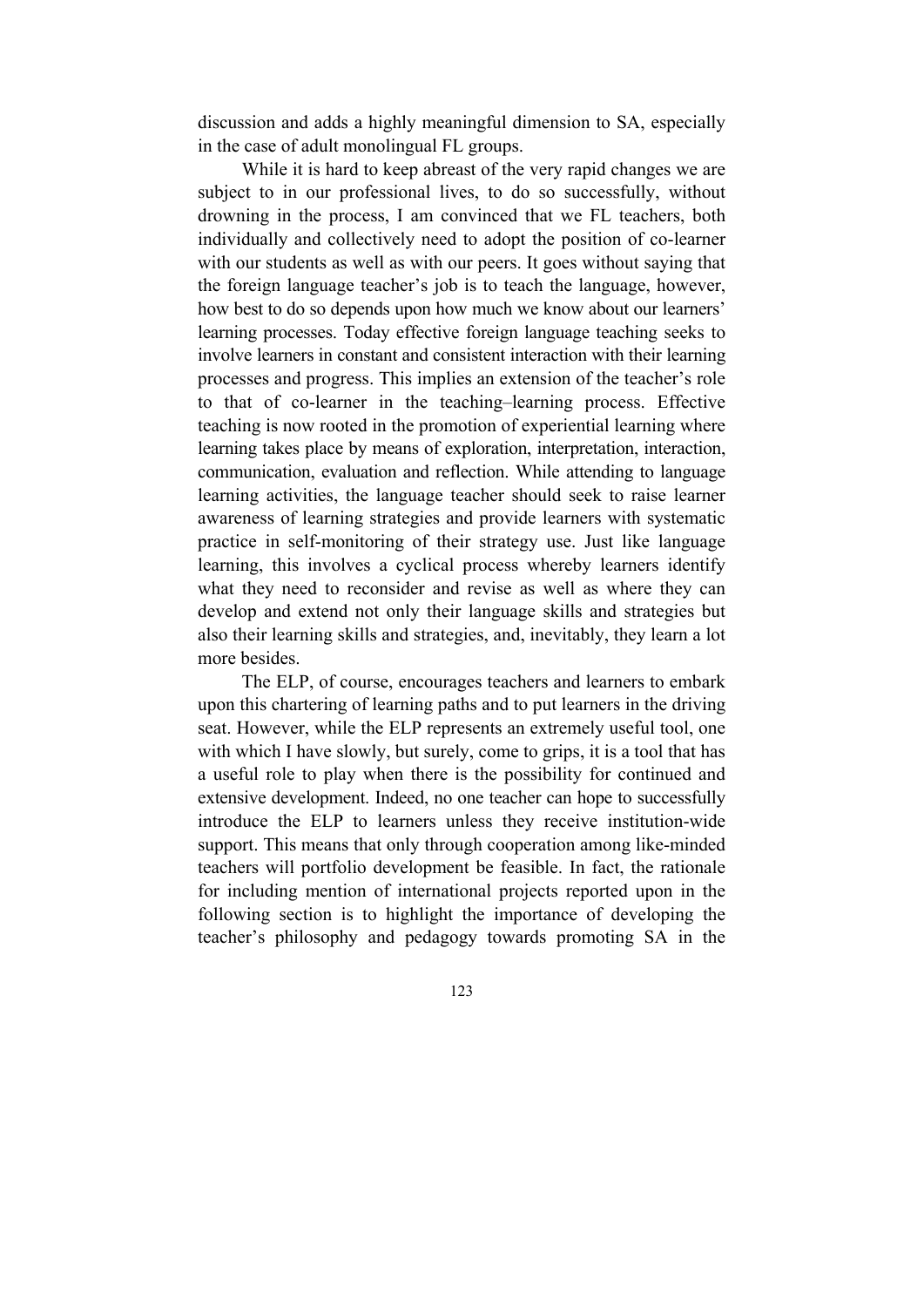foreign language class, as this is a process that requires solid grounding and informed practice, preferably resulting from hands-on experience of peer and SA procedures and practices. Collaboration and dialogue among teachers locally, nationally and internationally is vital as it helps provide a greater understanding of how it is that learners learn and how best to create conditions conducive to that learning. To this end, the next sections provide accounts of participation in international projects related to assessment, including both peer assessment and SA.

### **3. Value judgements**

One project in which I participated (2003-2005) related to the principles and practice of language testing and assessment. The project was led by a colleague from Roehampton University, who, in 2003, had invited 64 universities to answer a detailed questionnaire on the assessment of EFL writing at undergraduate level in the EU. 32/64 universities from thirteen countries participated and it was found that assessment practices varied between countries, within the same country and, in some universities, within the same department. The survey found that there is wide variation in: the ability that is assessed; the amount and range of writing sampled; how it is sampled; the reliability of the scores and the impact of writing on the rest of the programme. The survey highlights the many considerations and challenges involved in ensuring fair and valid assessment of writing proficiency.

 As a result of the survey, a group of nine like-minded researchers, responsible for the assessment of written English on English language majors for our universities in Belgium, Bulgaria, Holland, Italy, Hungary, Latvia, Spain, Portugal and the UK, formed a project group, VALUE (Validating Assessment on Language degrees in Universities in Europe). The aims of the project group were to create guidelines for the validation of assessments of writing proficiency on language majors in European universities at the end of the undergraduate cycle. In the two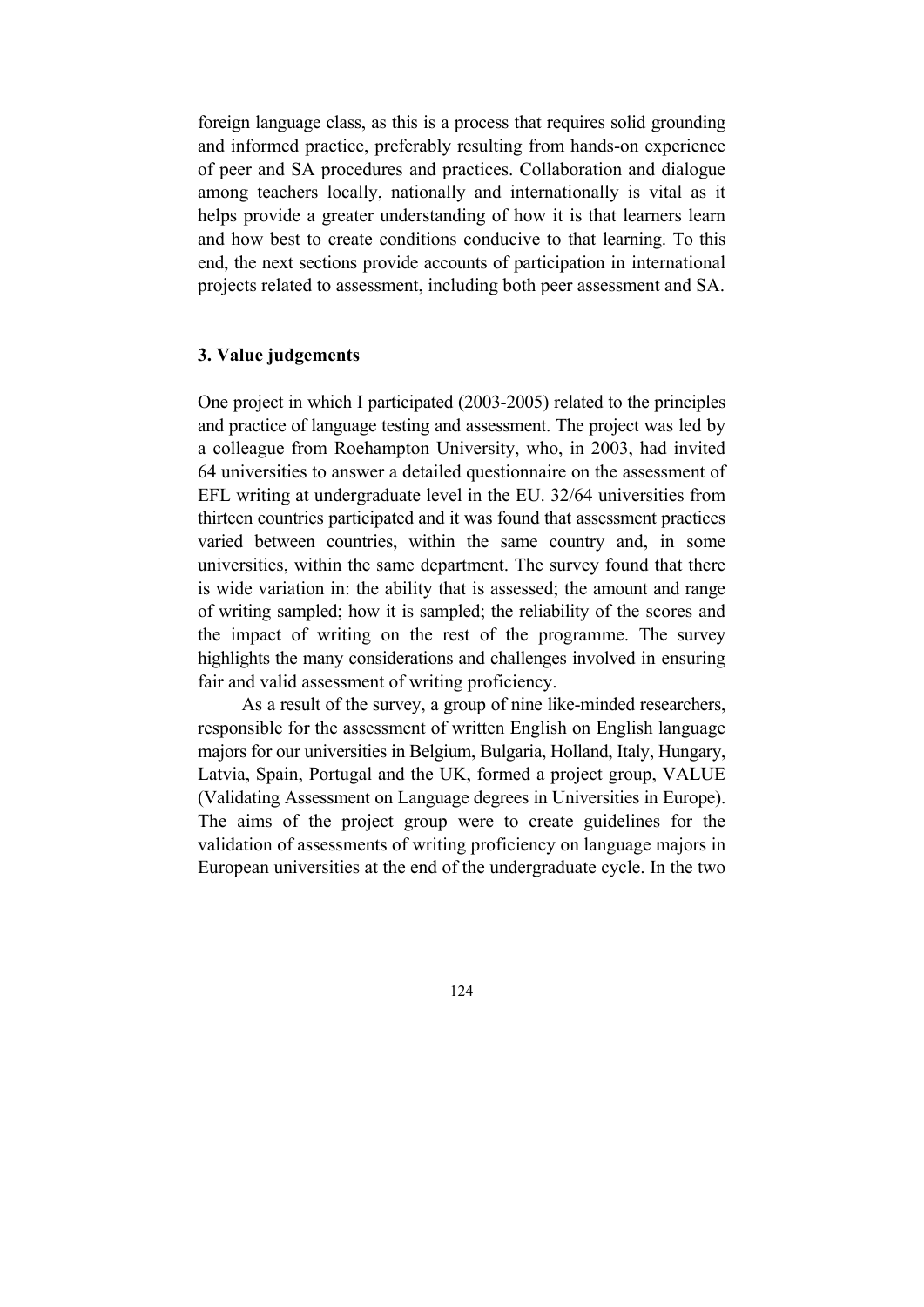years we worked together drafting specifications for validation there were three, highly productive, face-to-face meetings<sup>2</sup>.

 One reason I mention this project here is to stress how extremely useful it was for each and every one of us to meet in this form of collaborative team work, which represented SA in action for those of us involved in terms of our value judgements and teacher assessment. We soon discovered, just as the findings in the project leader's survey suggested we might, that tools and practices very familiar to some were totally unknown to others, including University of Cambridge ESOL Exams, not to mention the ELP. In one of a number of memorable activities we all formally marked student scripts and, while there was general consensus regarding results, which in itself is a point worth highlighting, we all agreed that we had learned a great deal about how writing is assessed elsewhere in terms of validity and reliability. We all worked on peer assessment of our colleagues' students' scripts. I provided 12 compositions, two each from the top six in alphabetical order out of a total of 33 examination scripts obtained from 3rd year undergraduates in English Philology in June 2004, and was delighted to see how highly impressed colleagues were at the level attained by the candidates, especially when the examination conditions, which are similar to Cambridge Proficiency, were taken into account. They were considered by all of a very high standard indeed, much to the surprise of a couple of colleagues. Through our experience of working together it became very evident that there was a real need for much more collaborative research work of this kind. Working in this way led us to explore and interpret others' perspectives, priorities and practices. Among the important questions for further discussion that arose from our deliberations were the feasibility and usefulness of portfolio-

 $\frac{1}{2}$  The first at the inaugural conference of the European Association for Language Testing and Assessment (EALTA), Kranjska Gora, Slovenia, 14-16 May 2004, on "Relating Language Examinations to the Common European Framework of Reference for Languages; Learning, Teaching, Assessment"; the second at the University of Latvia, in Riga, in March 2005, and the third at the University of León in June/July 2005.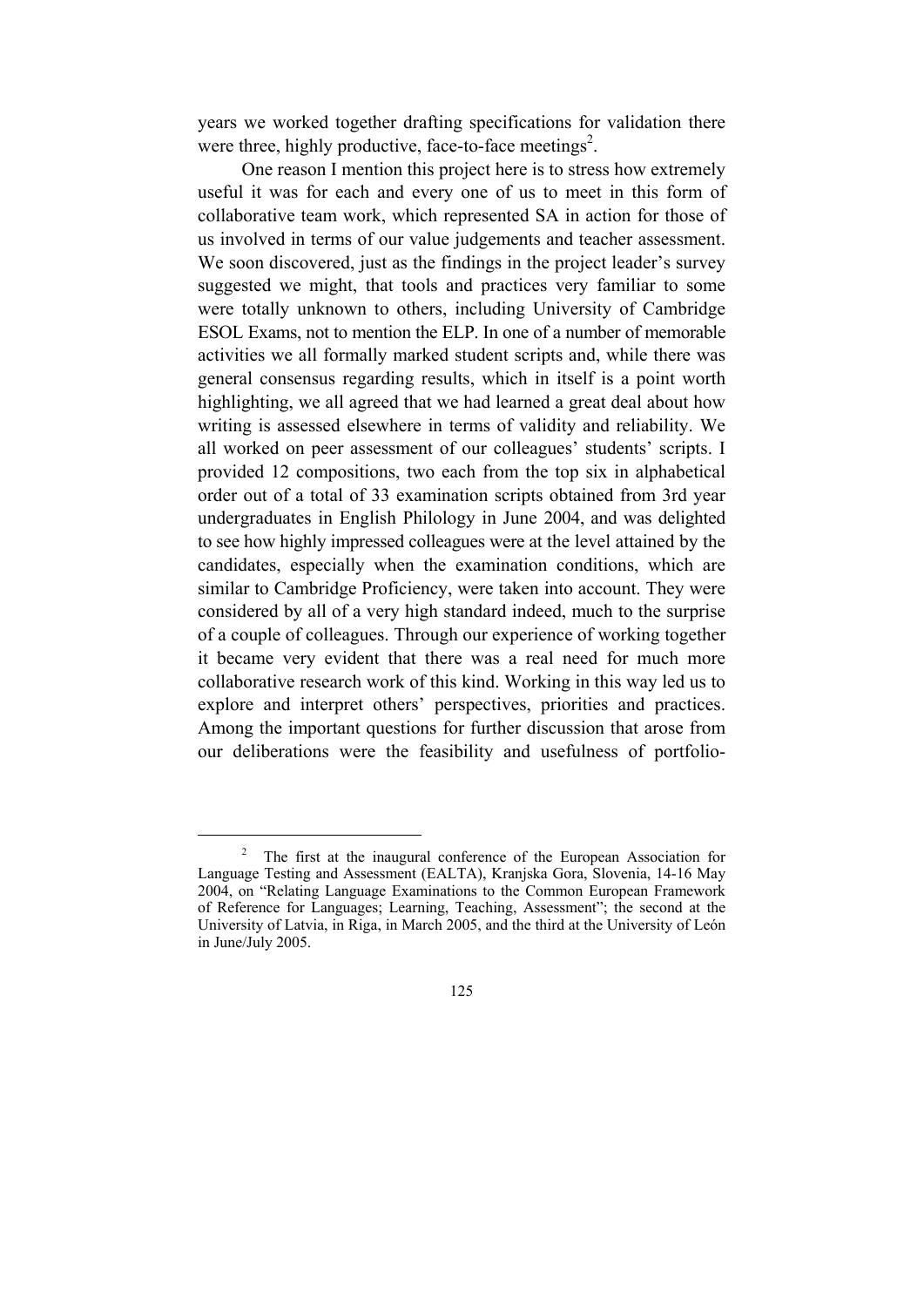assessment along the lines of those proposed by the ELP, and, the importance of exploring ways to develop formative assessment.

## **4. High flyers**

In a very different project related to peer assessment of L2 writing, carried out in conjunction with an Intensive Programme  $(IP)^3$  in which twenty students from three partner universities in Germany, Spain and Sweden were involved, students from the University of León in Spain and the University of Umeå in Sweden collaborated in a writing experiment during the first term of the academic year, 2005-2006. Thirty-two students of English Philology at the University of León, all members of the third-year EFL class, participated in the experiment. On a voluntary basis and in their own time, they composed and submitted a total of seventy-three texts written in English on the following topics "A Day in the life of León", "4 Seasons in one Day", "My Passion", or a topic of their choice. The two texts that produced the best effect on the reviewers, the Swedish students, were to be chosen for inclusion in an in-flight magazine. The magazine, prepared by five students in León in just two months and which, on completion, looked identical to the airline's regular in-flight magazine, was a key component in a business proposal prepared by the students in Germany to be presented to the low-fare airline, Germanwings, before the Christmas recess. The business proposal aimed to convince the airline to consider operating a flight from Cologne in Germany to León in Spain at a time when the young airport in León was finishing a runway long enough for such aircraft.

 The students in Umeå supplied an initial questionnaire about León that provided an initial launching pad for communication across

 <sup>3</sup> The IP, called Intercultural Strategies for International Success (ISIS), was sponsored by the European Commission under the SOCRATES programme for Higher Education, Directorate General of Education and Culture, October 2005 – February 2006.

<sup>126</sup>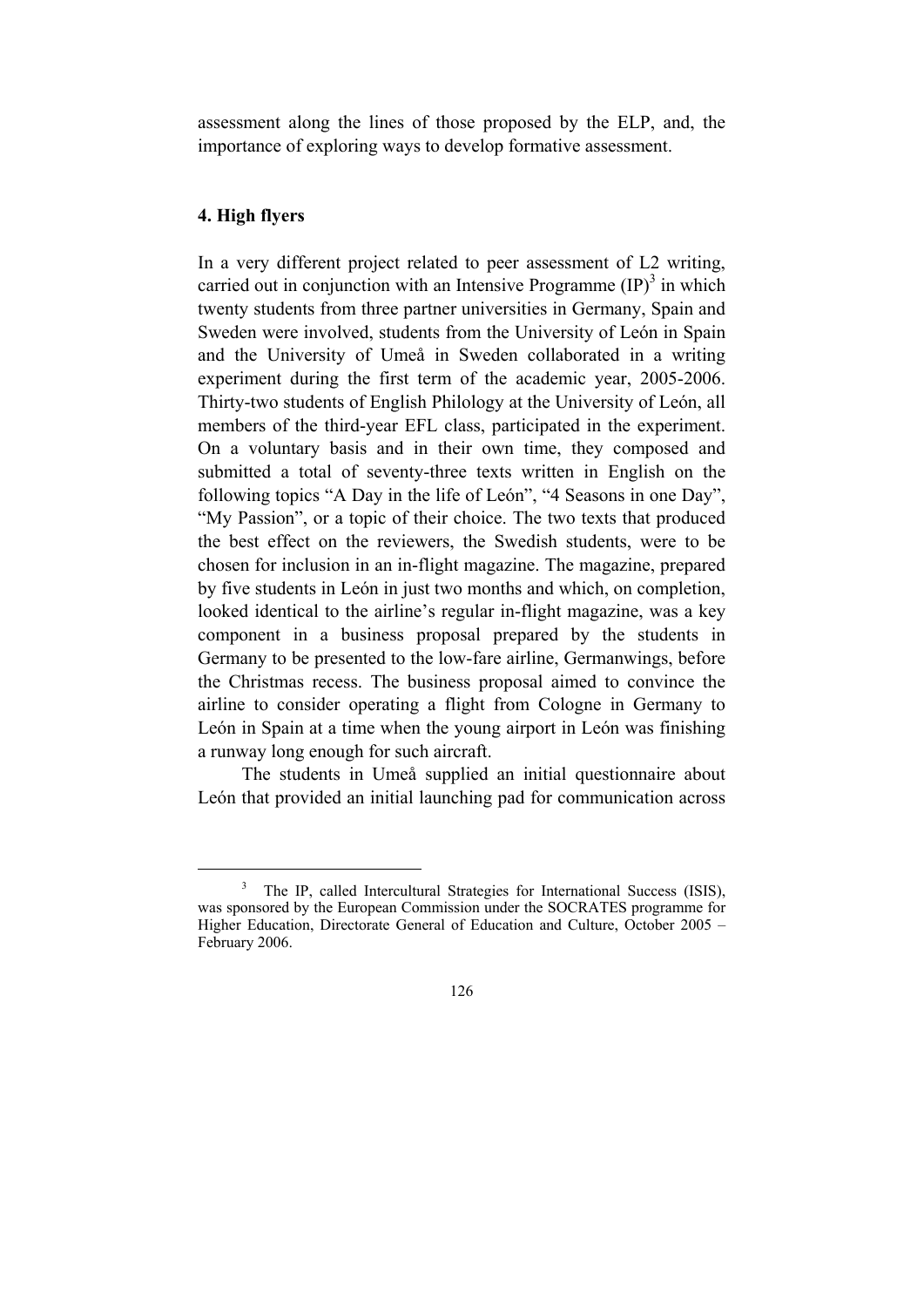student stations and for brain storming ideas for the business proposal and the in-flight magazine. (In the proposal, the in-flight magazine was submitted as the copy for the maiden flight from Cologne to León.) This was appropriate as the students in Umeå commenced their academic year in late August. In addition the students in Sweden were to provide editorial services for the in-flight magazine. This plan sought to ensure plenty of engaging and valuable work in terms of intercultural online communication in English and in terms of the needs of both the language students and the business students. The students were all non-native speakers of English aged between 18 and 30 and had a wide range of varying levels of language competence. The nationalities included not only German, Spanish and Swedish but also French, Italian, Lithuanian, Moroccan and Pakistani, as well as an English teacher and an Irish teacher. The IP and its preparation with the help of digital media was also seen as a vehicle for the professional development of the teachers involved who experimented with new forms of teaching in order to: design and develop new learning environments; design materials and curricula for distance education; modify our own role as teachers; evaluate the didactic effects of international virtual learning communities.

 Results from this project suggest the given the necessary scope and responsibility to freely develop linguistic and communicative competence the majority of undergraduates do so remarkably well. High on the list of learning outcomes valued by students in León included what they learned about their own city through the design and creation of the magazine. However, interestingly enough from the teachers' perspective, attempts at prompting students in Sweden to carry out a peer review and assessment of the anonymous texts submitted by the students from León were unsuccessful. Despite encouragement from their teacher, any call for selection was rejected. Even though based on checklists, peer assessment was not forthcoming. This was a difficult stumbling block upon which my colleagues in Sweden, both English, were able to shed some light, putting it down to a cultural tendency; the Swedish students as students shared a common bond with their peers in León, and, while happy to reach a consensus that involves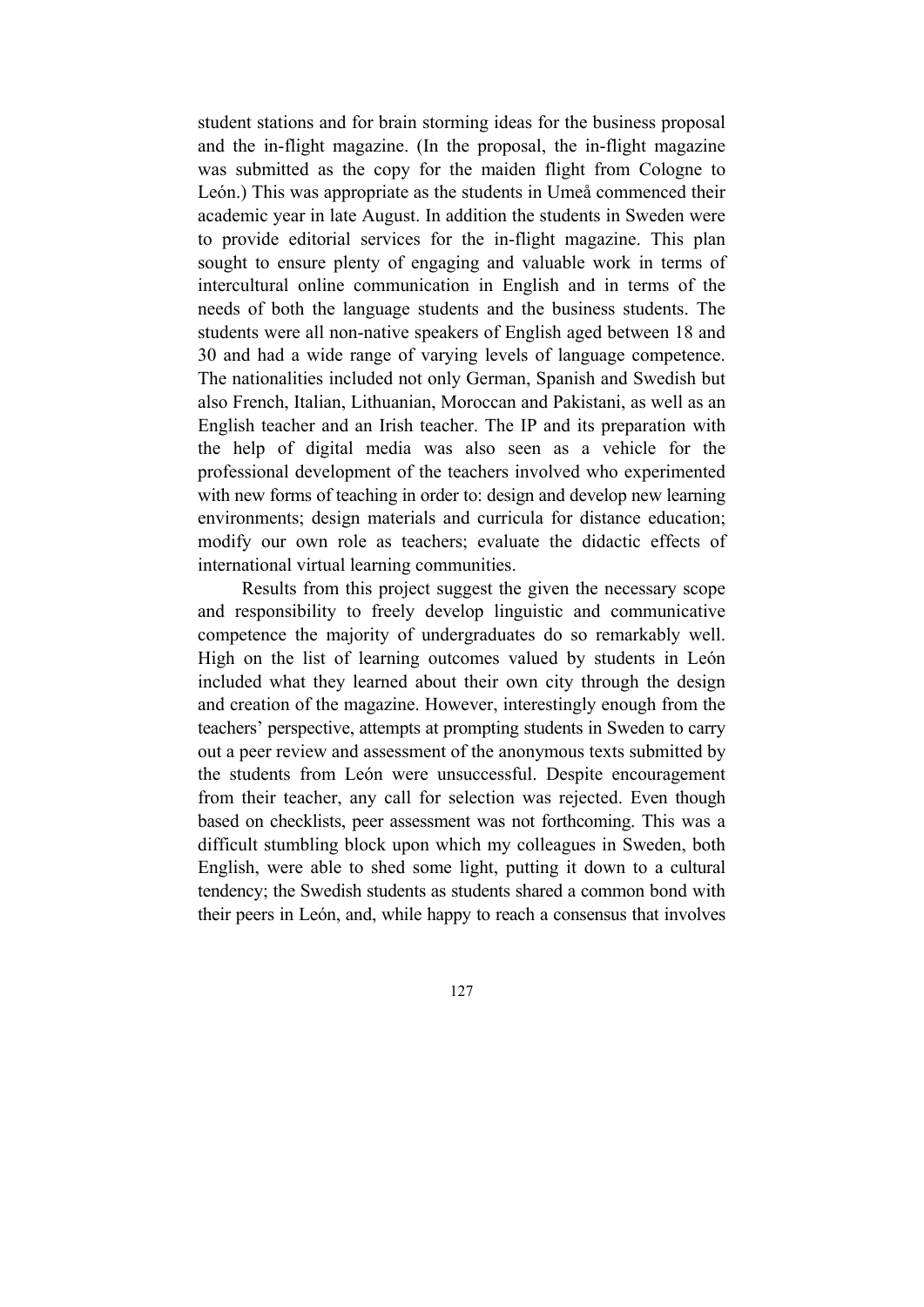everyone, they shied away from any rating of the texts and instead found all of them equally deserving of inclusion in the magazine.

# **5. Cultural make-up**

The contact between at least two languages and their respective cultures is a constant in foreign language learning both in and beyond the foreign language classroom. We must not lose sight of the fact that our mother-tongue and particular culture bring a great lot to bear on our general language competence and awareness, as well as our various attitudes to foreign languages and their speakers. Indeed, this is why in the development of intercultural awareness the learner's own identity must be taken into account as it is through learner-centred, intercultural dialogue that our cultural make-up can undergo meaningful lifts.

In a GRUNDTVIG 1 project<sup>4</sup>, ("Teaching Culture! Teacher Training in Intercultural Awareness"), which developed a training course for teachers in adult education to enable them to deal with intercultural issues, a key element was to be portfolio development. In this project thirteen partners from nine European countries shared their expertise in fields ranging from adult education and teacher training to online learning, learner autonomy and intercultural communicative competence. Together they designed a blended learning course that aimed to involve participant interaction so as to promote development in intercultural communicative competence. The course called on participants to use reflective learner diaries along with personal portfolios to document and collect all types of materials related to intercultural issues in formal, non-formal and informal settings. In the second and third years of the project there were two, year-long, pilot

 $\overline{a}$  In this project there were thirteen partners from nine European countries: Austria, Denmark, Germany, Great Britain, Ireland, Lithuania, Romania, Spain, and Sweden. The project was funded by the European Union. (2003-2006). http://www.teaching-culture.de/index.htm.

<sup>128</sup>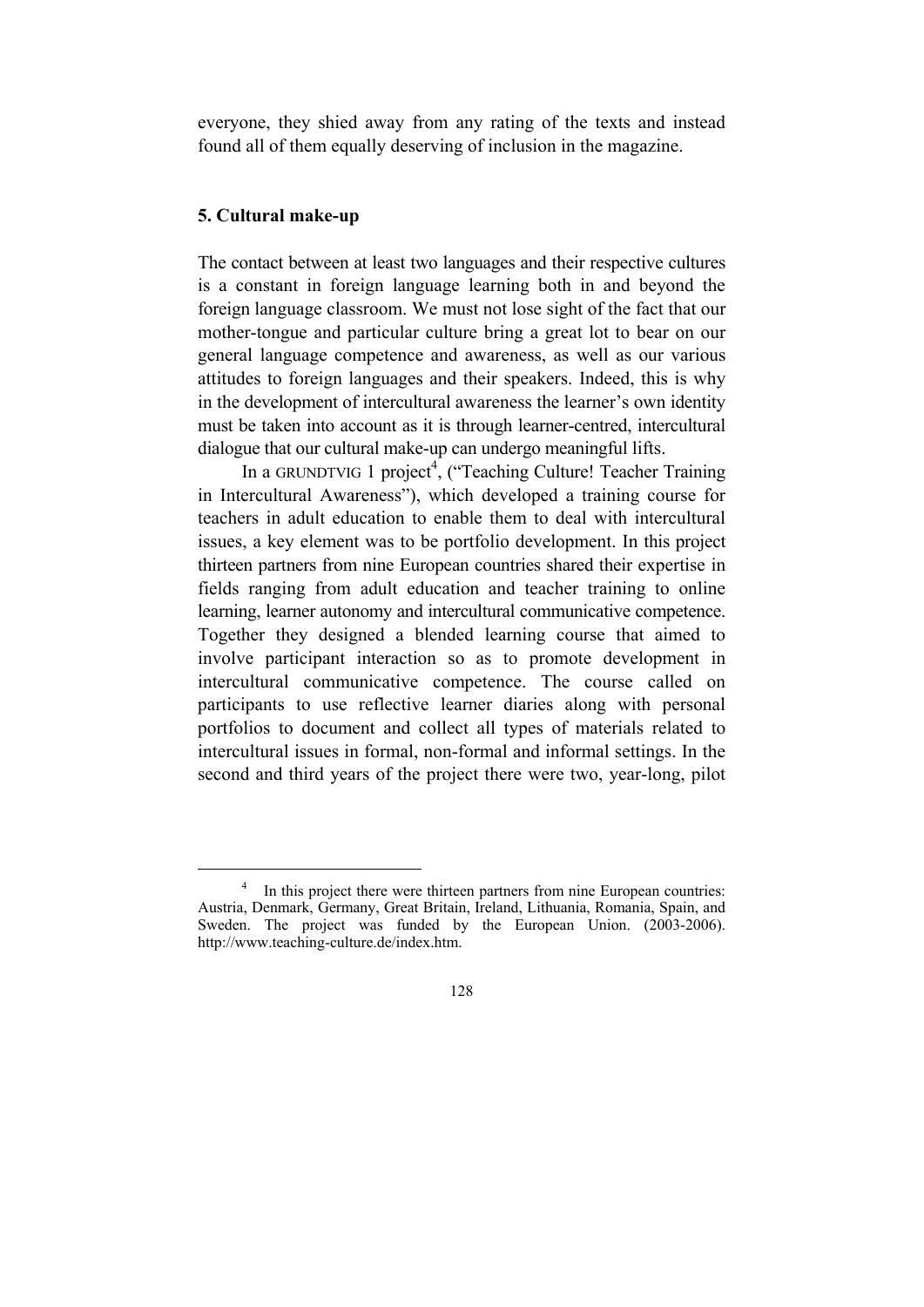runs of the blended learning course, each involving a face-to-face intensive week, one in Vilnius, Lithuania, and the other in León.

 While both pilot runs were highly successful not only in terms of outputs and results in line with the original workplan, but also in terms of participant and project partner satisfaction, the one element conspicuous by its absence is the reflective learner diary. Only one participant out of twenty-six produced a truly reflective diary; and it was a wonderfully rich one. Incidentally, she happened to be German, a point which might suggest that cultural background played a role. However, stereotyping aside, project partners agreed that, in our experience, good reflective diaries exist, regardless of the nationality, and, that they illustrate that the owner, who tends to be an autonomous learner, is on a sound and solid learning path. Nonetheless, hurdles in language learner portfolio development in formal learning contexts do exist, some of which have already been referred to above. Notwithstanding, given the merit of reflective learner biographies, there is a need to explore ways of addressing these hurdles in the teaching and learning dialogue, particularly in the undergraduate foreign language class.

#### **6. Formative self-assessment**

While there are some independent learners who have developed a wide range of successful learning strategies, generally it is the case that learners in formal settings require direction and guidance in how best to go about their learning. Hence, it is useful and recommendable that teachers create conditions for learners to develop their learning potential in a systematic way as this provides necessary support for ongoing, efficient lifelong learning.

 It is clear that as language learning progresses the development of communicative competence becomes more and more complex, just as the CEF's descriptors indicate, and so too do the demands on the teaching and learning process. Suggesting that B1 is probably as far as general language teaching/learning can go, and citing some of the B2 descriptors from the SA grid (Council of Europe 2001: 27) to illustrate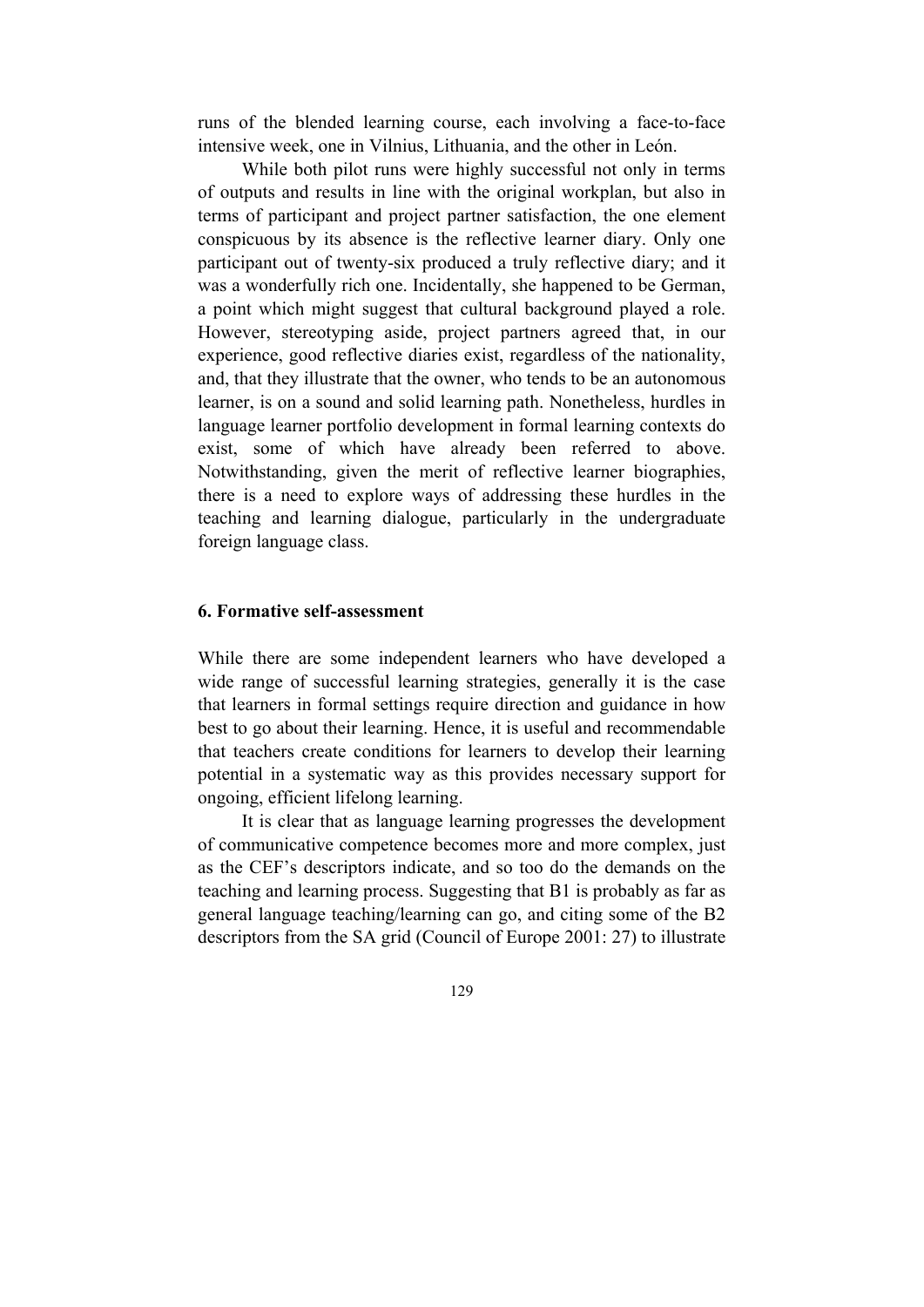his proposal, Little (2005) makes the point that it is only through some version of content-and-language-integrated learning *that learners are likely to master tasks specified for B2* (Little 2005: 8). The EFL upperintermediate to lower advanced undergraduate class, where there can be a spread of levels from B1 to C1, is then the ideal place for learners to consider all aspects of their learning processes. In my experience there are three solid reasons for this: i) undergraduate students specialising in foreign languages already have a wealth of language learning experiences and skills and are ready and able to develop these valuable, transferable skills; ii) the development of SA skills goes a long way towards engaging these learners fully in the development of their foreign language skills, along with their capacity to develop independently as language learners; iii) this learner-centred approach, which emphasises language awareness and consciousness-raising activities, and, higher-level learning objectives, encourages active participation in intercultural dialogue and promotes positive attitudes and improved self-confidence in learners. Stages of development in transitional communicative competence are affected by a number of variables which include the individual learner's personality, learning style, previous learning experience, learning strategies, mother-tongue and mother-tongue literacy skills, to mention but a few. One proposal for addressing the complex question of how to cope with learner variables is provided by a learner-centred approach to teaching that not only draws on a wide variety of methods and techniques, but that also includes language awareness training across languages, and, consciousness raising.

 Although the development of the language learners' capacity to engage in SA is part of the teacher's job, many practising teachers have yet to become familiar with ways of promoting this development. The development of SA practices is not necessarily easy, and requires adequate planning and motivation, ample experience even, but the rewards can make it worthwhile. *The CEF's scaled checklists of "I can" descriptors imply learning by doing* (Little 2005: 3). In the case of the undergraduate EFL class for students specialising in English Philology, the development of SA skills will be intimately related not only to their linguistic competence, or their communicative competence,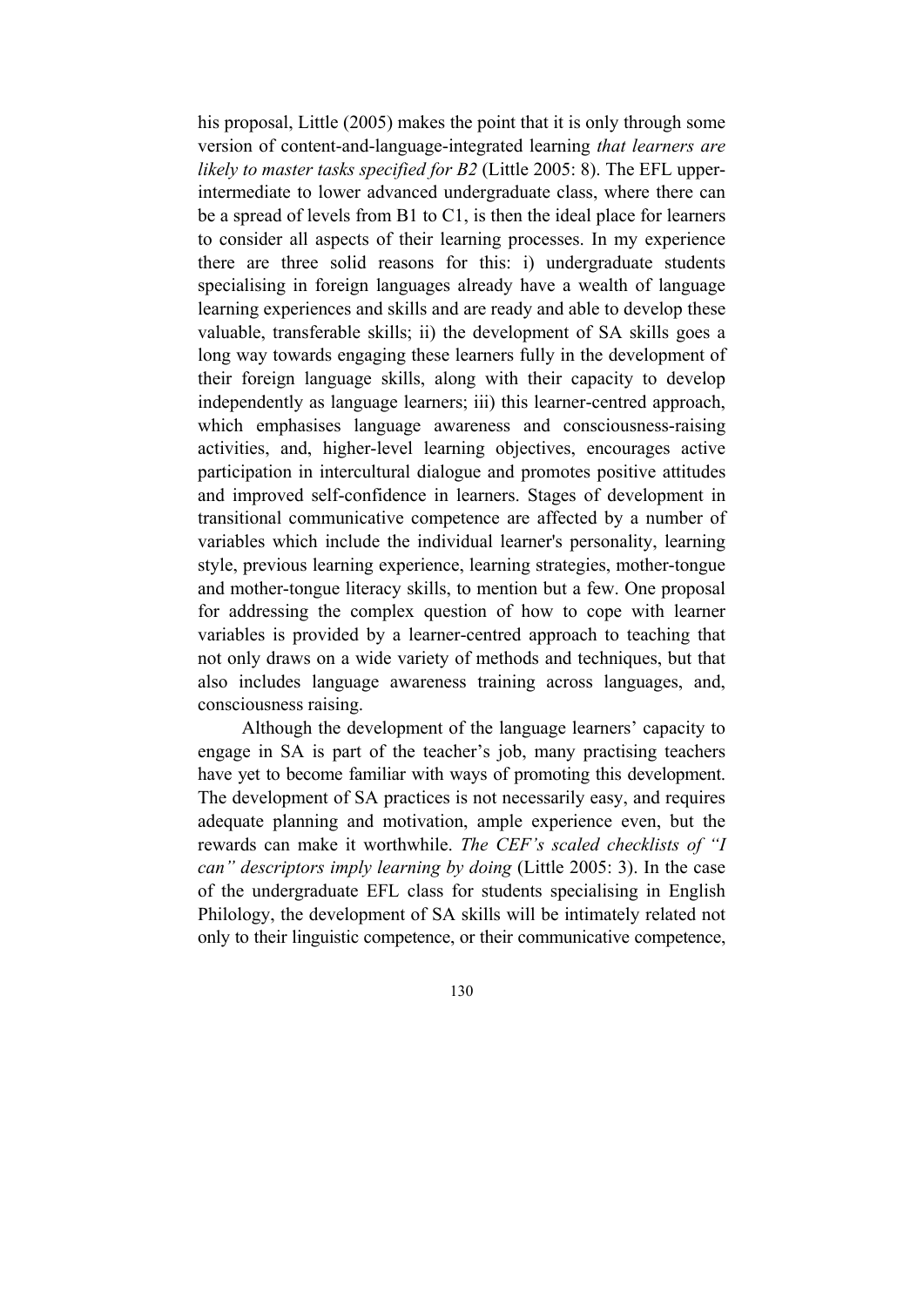but to every subject of their degree course and thus represents a version of content-and-language-integrated learning. Here better than anywhere the development of SA, through the medium of English, certainly should go a long way towards engaging these learners fully in the development of their foreign language skills.

# **7. Upping the ante to self-assessment "know how"**

Having provided a solid rationale for developing peer assessment and SA in the undergraduate foreign language class here in Spain, in this section I provide a an summary of good-practice guidelines aimed at similar learner groups. The focus here is on the development of knowhow skills for teachers and learners in the development of peer and SA.

 Typically, when a teacher meets a new class, the students have mixed language learning experiences in terms of both training and levels. A useful, first step in SA in a learner-centred, undergraduate, foreign language class is for learners to share, discuss and reflect upon their learning experiences in general, both good and bad. When learners reflect upon and share anecdotes, they should be encouraged to analyse what made these experiences good or otherwise. They can then be encouraged to go on to share language learning experiences and skills. Sharing information about how much and what types of language learning experience each one has had helps everyone appreciate some of the reasons for the inevitable variation in competence levels, and this constitutes a healthy step towards positive group dynamics and the creation of a comfortable classroom ambience.

 Likewise, it is very helpful to have students consider some of their assumptions and beliefs about language learning and about themselves as language learners. Then, the teacher can encourage learners to discuss their language learning needs, interests and expectations. This should lead on to another important focus of exchange about learner styles and learning strategies. In fact, learners' beliefs, preferences and practices as well as their needs, interests and expectations are all central in getting learners to reflect, and, in prompting learners to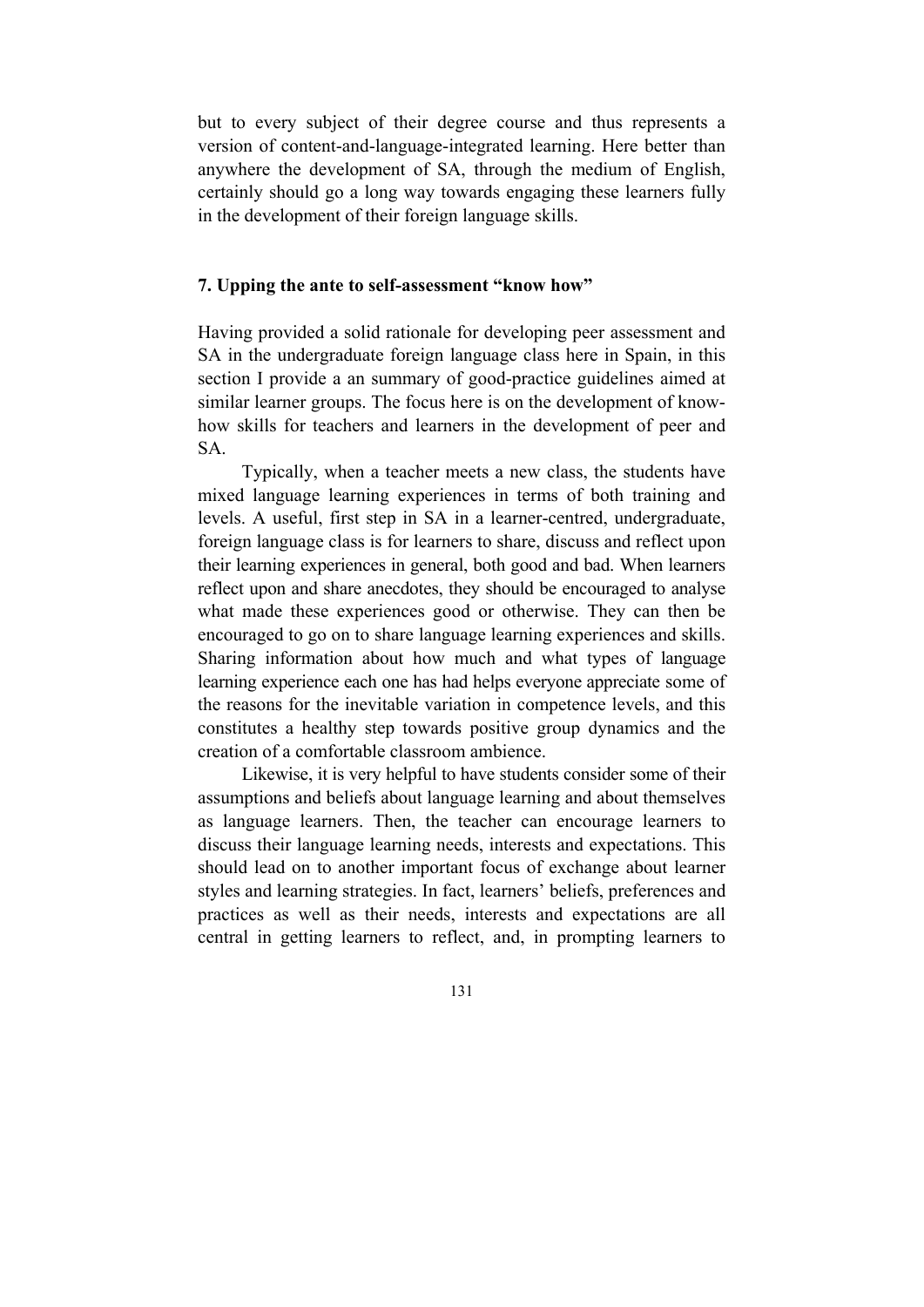assume more and more responsibility for their learning. All these issues can and should be revisited and reconsidered at appropriate stages throughout SA development.

 The organisation of these activities is the responsibility of the teacher who should seek to ensure variety and to include individual and collaborative work, in and out of class, and, both written or spoken. The most important aspect is to set the right tone by giving the learners adequate learning space, time and responsibility. In examining ways of involving foreign language undergraduates in SA and peer assessment, i.e., finding effective ways to involve learners in planning, reflecting upon and assessing their learning processes and their learning progress, it is important not to jump in at the deep-end, but rather to go easy, a little at a time. A gradual approach is best. The experienced teacher will be adept in time management and in the development of group dynamics, both of which are crucial to the success of SA development in these contexts. The teacher in the early stages will also plan and prepare: contracts, rules, questions including follow-up questions, checklists, questionnaires, models, including models of learner diaries, portfolios and suggestions for documentation, and other resources.

 One way to involve learners in collaborative learning from the commencement of a course is to explore the syllabus with them, let's take, for example, assessment. First, the teacher establishes whether the learners are familiar with assessment criteria. If they are not, they can begin with an exploratory exercise, e.g., they can brainstorm assessment criteria for writing. This can be done first individually and the in small groups. They can then order their lists in terms of importance before going on to interpret and explain what they mean by each one. Consensus within groups can be called for. Groups can compare and contrast, and defend their proposals. After this they can be presented with the teacher's and others' lists, including those from recognised bodies. This task often represents a confidence booster for learners who see that their lists are similar to more official ones. An obvious follow-up here is to refer to the SA grid (CEF 2001: 26-27) and explore what it means to learners. There can be little doubt that writing gainfully serves the reflective process and has an important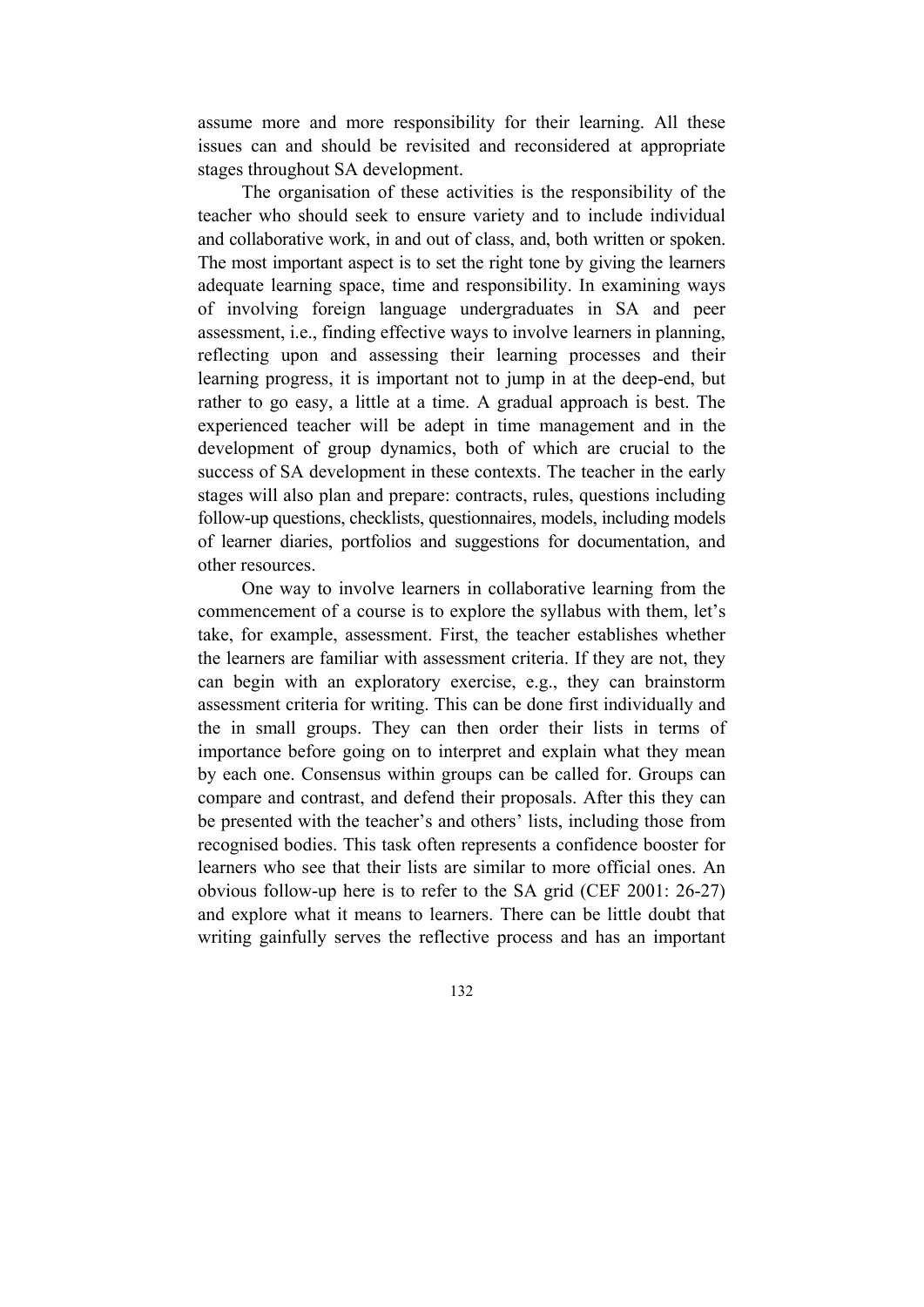role to play in shaping ideas and in the development of critical thinking (Council of Europe 2001; Ellis 1997; Harris 1997; Hyland 2002; James 1998; Skehan 2001; Stoicheva, Hughes & Speitz 2009; Swain 1997). The uses and usefulness of reflective learner diaries can be explored in just the same way, as can all the other language skills.

 When advanced foreign language learners become wholly involved in collaborative learning and in every aspect of learning, the result is a far more meaningful and complete learning experience. The teacher's role becomes more one of collaborator and guide, less central and controlling. Peer teaching and self- and peer assessment ultimately have far more to offer the learner than do teacher talk and assessment. In my experience of several similar learner groups, in the initial stages such students will at best: know where their some of their own strengths and weaknesses lie; be likely to recognise the need to assume some responsibility for their learning; respond quite positively to encouragement; be interested in improving their language skills; be capable of rising to the challenges and worthwhile enterprises. In precourse planning and throughout the early stages of the course, the teacher will create, manage and negotiate opportunities, challenges and responsibilities. Gradually, and from the very start, the teacher will prompt learners to take charge of their learning, slowly but surely, and to seek out opportunities themselves and rise to challenges.

 Learners need to become aware of both what is involved in a learning task and how to go about it. When learners, individually and independently, are able explain their learning objectives, when they know what it is they want to achieve, within what timeframe, under what conditions, and, most importantly, to what end, then they are already in a very good position to become fully engaged in the learning process. To get to that stage, they often need to be prompted to consider, and sometimes guided to discover, why and to what end, as well as how, and with what resources. If the teacher communicates the objectives, and the analysis of the objectives, it is simply not the same at all. Here, the meaning of the Chinese saying "give a man a fish, and you feed him for a day, teach him how to fish and you feed him for life" literally says it all. In the development of meaningful SA in the foreign language class, i.e., relevant to the development of lifelong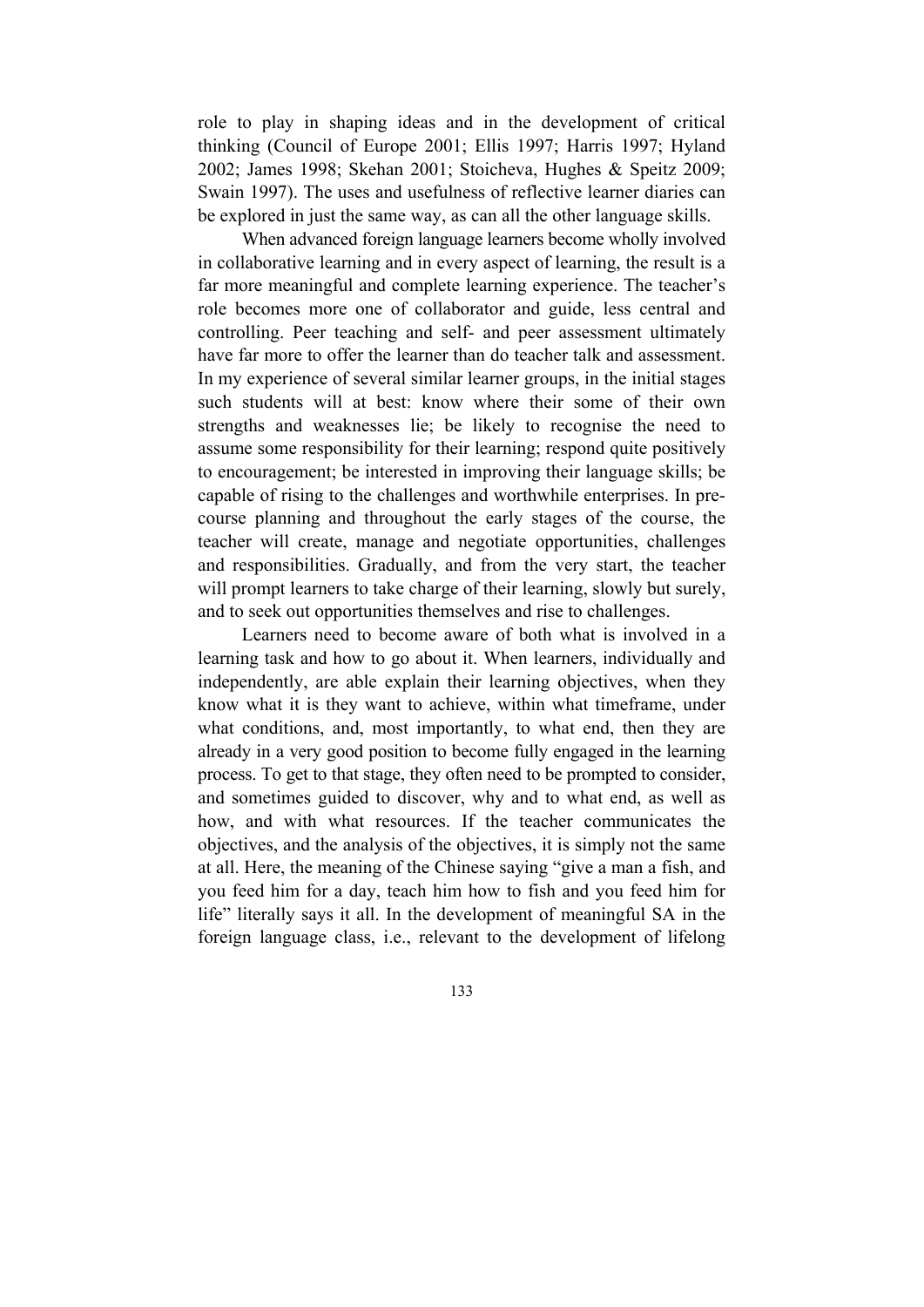learning, learners certainly need to be able to communicate (and in their terms, not those of the textbook or the teacher) and analyse the "what" and the "whys and wherefores". However, prior to this, if they are on their own learning path, it may well be that they first have to discover, and then interpret, what it is they subsequently go on to communicate and analyse. The individual's learning path is, after all, the road less travelled.

 The development of SA skills is about preparing the learner's road map, and the sooner learners take charge of charting their own learning course, the better, especially in the foreign language class, where inevitably each and every learner's profile is quite simply unique. However, just like the key on the keyboard, learners should work together and find their way by cooperating and collaborating with others when appropriate.

### **8. Conclusion**

SA is a highly valuable language learning skill and discipline that learners develop best in collaboration with others. It is through the development of this skill that they become more effective, efficient and informed learners, and gradually become capable of taking charge of their own learning The development of this skill is central to true, learner-centred pedagogy and, in the context of the foreign language class in tertiary education, forms part and parcel of the development of the lifelong language learning process. SA has a part to play at every step throughout the learning process. The learner is at the centre of this process and is assisted by the informed foreign language teacher, who plans for, initiates, prompts and fosters the development of this skill, while pursuing the development of the language learners' intercultural communicative competence by means of learner-centred language tasks. Learners' are able to self-assess their language performance once they receive adequate and appropriate training. Nonetheless, scepticism persists in some quarters as to whether this is a worthwhile endeavour.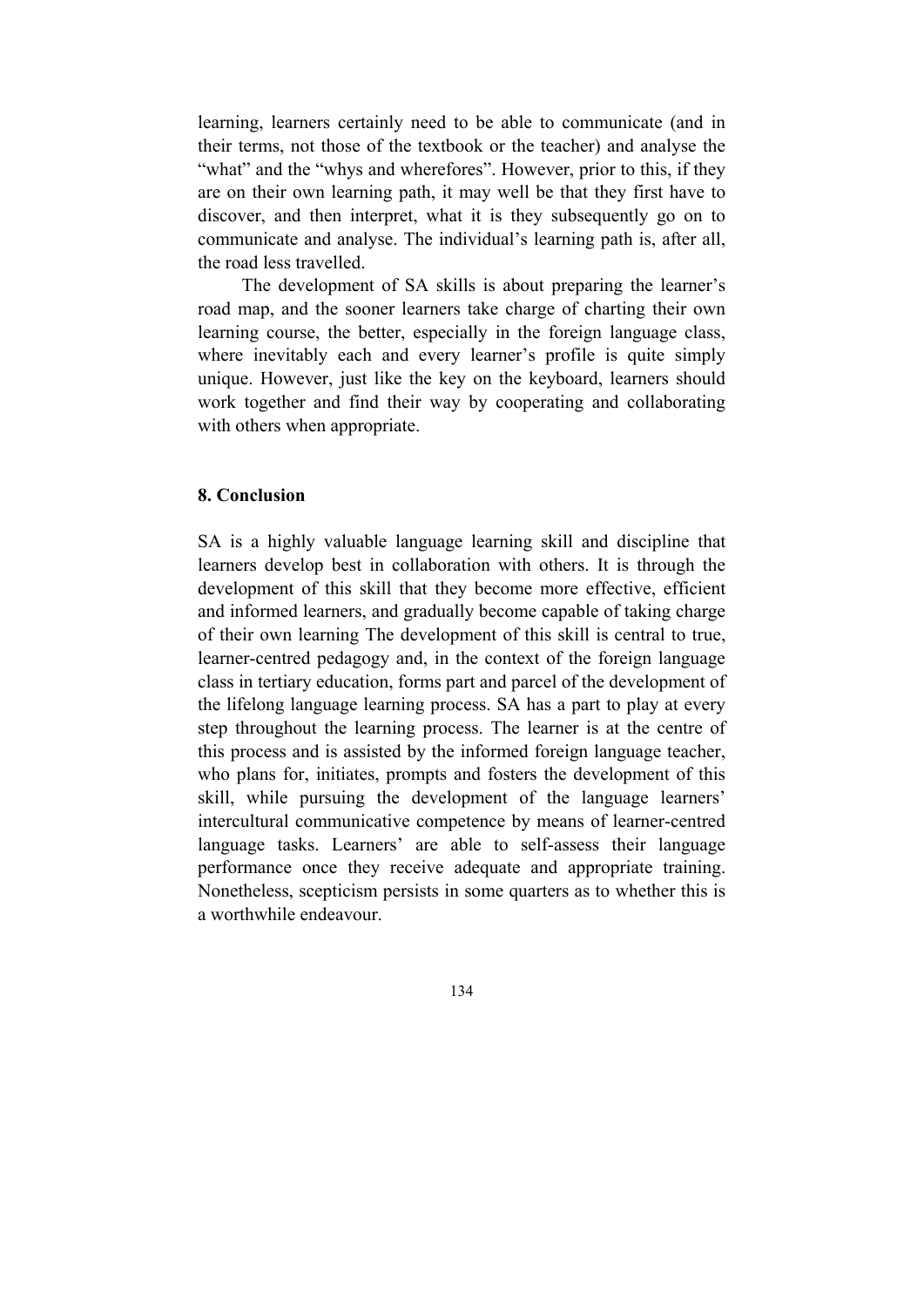There is an urgent need for collaboration among all those involved in the assessment of learning processes and outcomes to ensure optimal clarity and transparency for all stakeholders where objectives, criteria and procedures are concerned. Language learning is a lifelong process and insights from classrooms help provide a greater understanding of how it is that learners learn. The ongoing, actionresearch work reported upon here is concerned with exploring the promotion of effective and efficient learning strategies. When we consider the framework stakeholders in university education throughout Europe are operating within, which is one of unprecedented development not only technologically but also economically and socially, it stands to reason that we teachers and researchers should seek to become involved, and to involve our students, more and more in collaborative project work and team work, locally, nationally and internationally. Changes in classroom approaches tend to lag behind changes in theory and in research. Learner-centred syllabus design that meets local needs and that covers all aspects of the curriculum, including assessment and evaluation, is what is required. Change has been initiated but there remains much to be shared so that many more insights can be profitably employed.

# **References**

- Benson, Philip. 2001. *Teaching and Researching Autonomy in Language Learning*. Essex: Pearson Education Limited.
- Council of Europe. 2001. *Common European Framework of Reference for Languages: Learning, Teaching, Assessment*. Cambridge: Cambridge University Press and Council of Europe, Council for Cultural Co-operation, Education committee, Modern Languages Division, Strasbourg.
- Council of Europe. 2002. *Validated European Language Portfolio. Model for learners in higher education*. CERCLES (European Confederation of Language Centres in Higher Education).
- Council of Ministers. 1998. "Appendix to Recommendation No. R (98) 6 G25" Measures to be implemented concerning the learning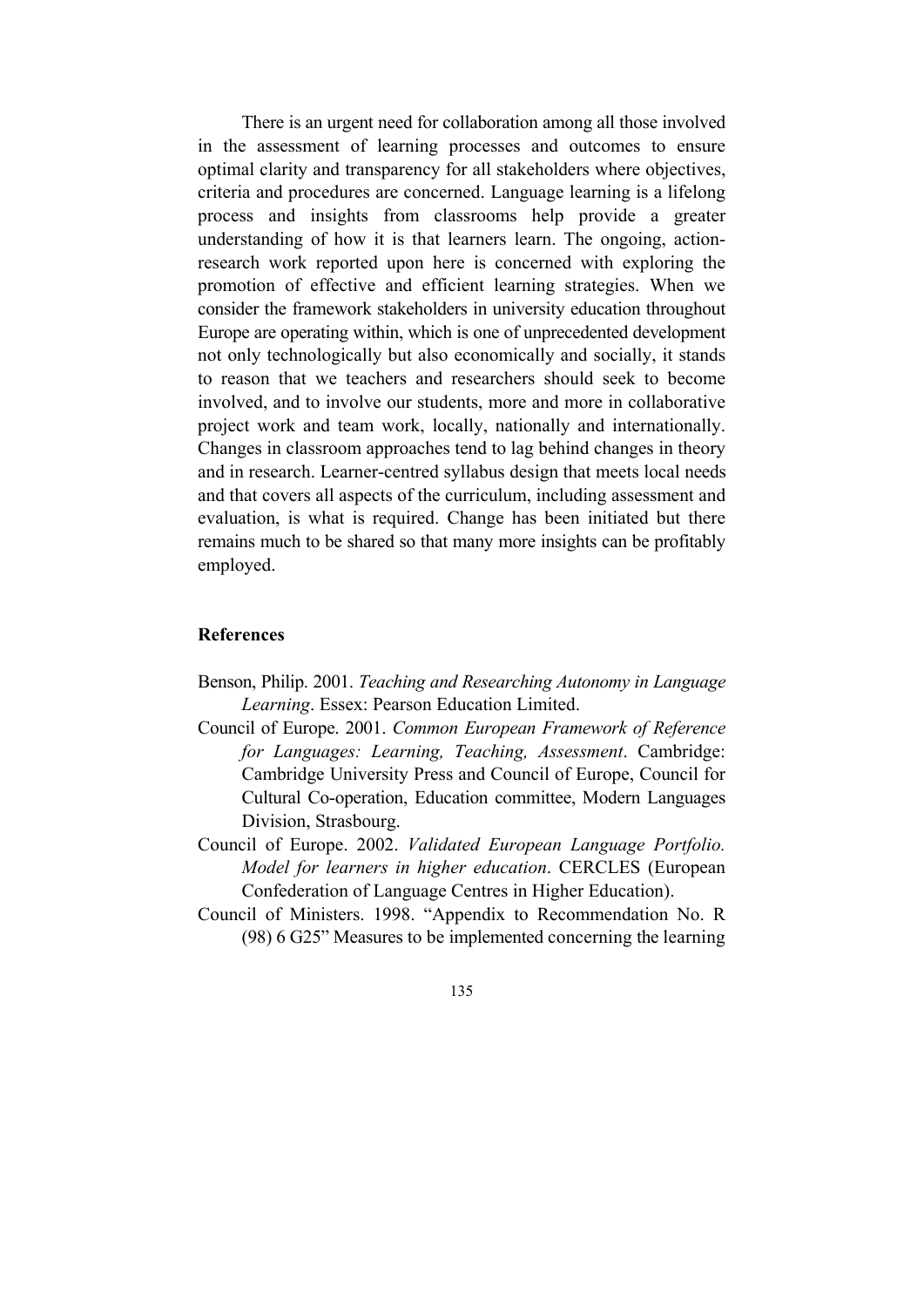and teaching of modern languages.

(https://wcd.coe.int/com.instranet).

- Dickinson, Leslie. 1987. *Self-Instruction in Language Learning*. Cambridge: Cambridge University Press.
- Ellis, Rod. 1997. *SLA Research and Language Teaching*. Oxford: Oxford University Press.
- Grosman, Meta (ed.). 1997. *Approaches to teaching English in an Intercultural Context*. Ljubljana: Ljubljana university, Faculty of Arts.
- Harris, Mike. 1997. "Self-assessment of language learning in formal settings". *ELT Journal* 51/1:12-20.
- Holec, Henri. (1979) 1981. *Autonomy and Foreign Language Learning*. Oxford: Pergamon. (Reprint; first published Strasbourg: Council of Europe).
- Hyland, Ken. 2002. *Teaching and Researching Writing*. Harlow: Pearson Education.
- James, Carl. 1998. *Errors in Language Learning and Use*. London and New York: Longman.
- Little, David & Radka, Perclová. 2001. *European Language Portfolio: Guide for Teachers and Teacher Trainers*. Strasbourg: Council of Europe.
- Little, David. 2005. "The European Language Portfolio: Where Pedagogy and Testing Meet". Paper presented at ALTE Conference DAY, 11 November. *Language Assessment for Lifelong Learning*. Cardiff: Welsh Joint Education Committee.
- Oskarsson, Mats. 1998. "Learner Self-Assessment of Language Skills: A Review of Some Issues". *IATEFL Testing Newsletter* November: 3-9.
- Skehan, Peter. 2001 "The Role of a Focus on Form during Task-based Instruction", in *Trabajos en Lingüística Aplicada*, C. Muñoz, (coord.). Barcelona: AESLA: 11-24.
- Stoicheva, Maria, Hughes, Gareth & Speitz, Heike. 2009. "The European Language Portfolio: An Impact Study", *8th International Seminar on the European Language Portfolio*, Graz, 29 September – 1 October.